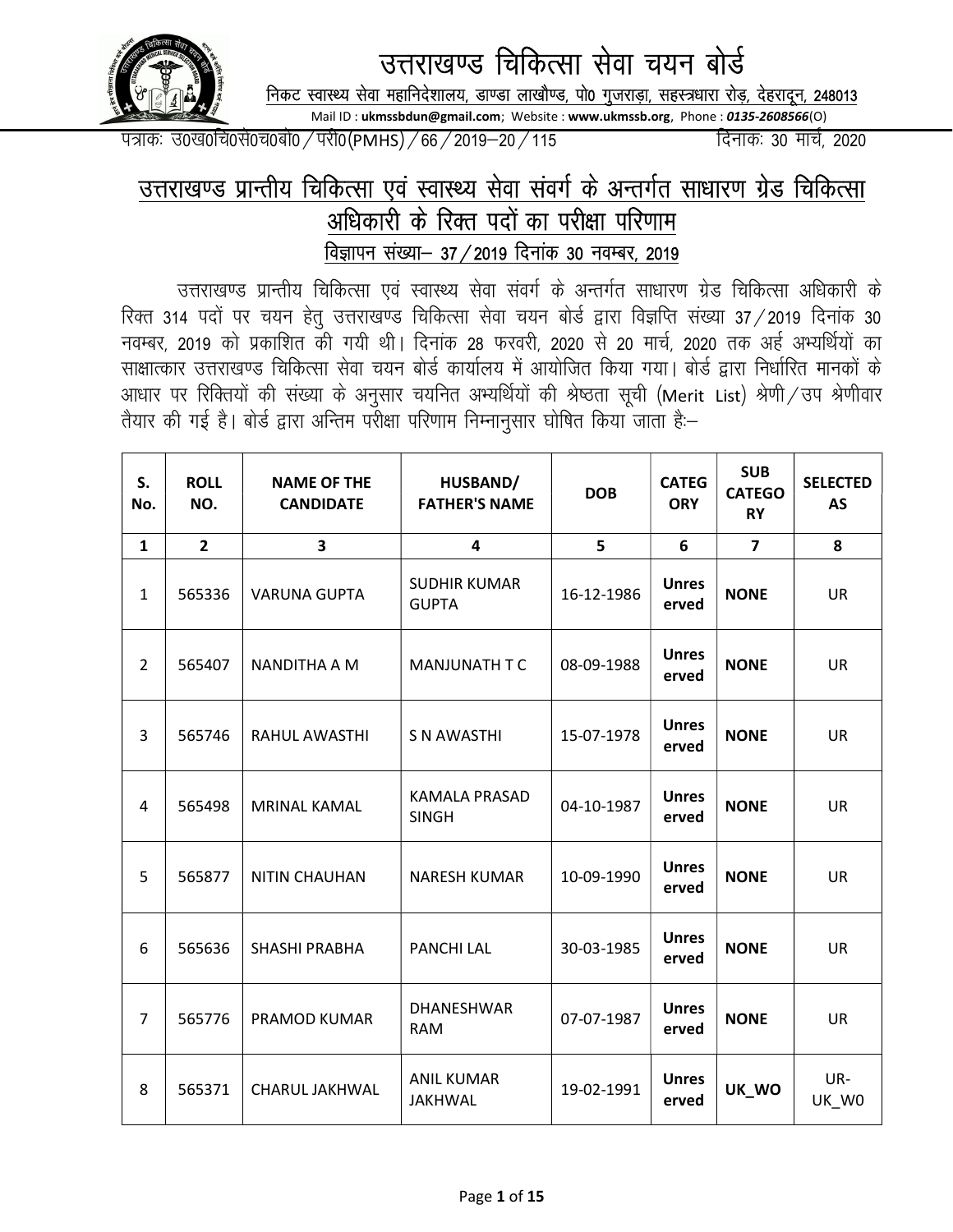| S.<br>No.    | <b>ROLL</b><br>NO.      | <b>NAME OF THE</b><br><b>CANDIDATE</b> | HUSBAND/<br><b>FATHER'S NAME</b>                   | <b>DOB</b> | <b>CATEG</b><br><b>ORY</b> | <b>SUB</b><br><b>CATEGO</b><br><b>RY</b> | <b>SELECTED</b><br><b>AS</b> |
|--------------|-------------------------|----------------------------------------|----------------------------------------------------|------------|----------------------------|------------------------------------------|------------------------------|
| $\mathbf{1}$ | $\overline{\mathbf{2}}$ | 3                                      | 4                                                  | 5          | 6                          | $\overline{\mathbf{z}}$                  | 8                            |
| 9            | 565799                  | <b>AMAR NATH</b><br><b>UPADHYAY</b>    | <b>SURENDRA</b><br><b>KUMAR</b><br><b>UPADHYAY</b> | 08-12-1979 | <b>Unres</b><br>erved      | <b>NONE</b>                              | <b>UR</b>                    |
| 10           | 565140                  | <b>MAMTA NIKHURPA</b>                  | <b>BHIM SINGH</b><br><b>NIKHURPA</b>               | 03-03-1989 | <b>ST</b>                  | UK_WO                                    | UR-<br>UK_W0                 |
| 11           | 565766                  | PRAGYA KHUGSAL                         | PRAMOD KUMAR                                       | 26-06-1991 | <b>Unres</b><br>erved      | UK_WO                                    | UR-<br>UK_W0                 |
| 12           | 565178                  | PRERENA TAMTA                          | <b>SANTOSH KUMAR</b>                               | 25-07-1992 | <b>SC</b>                  | UK_WO                                    | UR-<br>UK_W0                 |
| 13           | 565337                  | <b>KRITY KARNATIC</b>                  | DR PRAMOD<br><b>KUMAR KARNATIC</b>                 | 22-08-1984 | <b>Unres</b><br>erved      | UK_WO                                    | UR-<br>UK_W0                 |
| 14           | 565679                  | <b>UDAY GUPTA</b>                      | PRADEEP BHARTI                                     | 05-09-1985 | <b>Unres</b><br>erved      | <b>NONE</b>                              | UR                           |
| 15           | 565680                  | <b>AJAY KUMAR</b>                      | <b>JAGDISH SINGH</b>                               | 29-05-1985 | <b>Unres</b><br>erved      | EX-<br><b>ARMY</b>                       | UR-EX-<br>ARMY               |
| 16           | 565287                  | <b>ARJUN RAWAL</b>                     | <b>LALIT KUMAR</b><br>RAWAL                        | 31-10-1989 | <b>Unres</b><br>erved      | <b>NONE</b>                              | UR                           |
| 17           | 565257                  | <b>MANAS SAXENA</b>                    | <b>CP SAXENA</b>                                   | 01-06-1992 | <b>Unres</b><br>erved      | <b>NONE</b>                              | <b>UR</b>                    |
| 18           | 565830                  | SHAHNAWAZ<br>HUSSAIN SIDDIQUI          | NURUL HUSSAIN<br>SIDDIQUI                          | 01-01-1986 | <b>Unres</b><br>erved      | <b>NONE</b>                              | <b>UR</b>                    |
| 19           | 565419                  | <b>BHARTI BALUNI</b>                   | RAMENDRA<br>NAUTIYAL                               | 31-03-1989 | <b>Unres</b><br>erved      | UK_WO                                    | UR-<br>UK_WO                 |
| 20           | 565699                  | MOHDSAKIR                              | <b>MANZOOR AHMED</b>                               | 14-04-1986 | <b>Unres</b><br>erved      | <b>NONE</b>                              | <b>UR</b>                    |
| 21           | 565593                  | <b>RAM NIWAS</b><br><b>BANSAL</b>      | RAJENDRA<br>PRASAD BANSAL                          | 13-12-1985 | <b>Unres</b><br>erved      | <b>NONE</b>                              | UR                           |
| 22           | 565690                  | <b>AAYUSHI JOSHI</b>                   | <b>KAPIL KUMAR</b><br><b>JOSHI</b>                 | 29-08-1995 | <b>Unres</b><br>erved      | UK_WO                                    | UR-<br>UK_WO                 |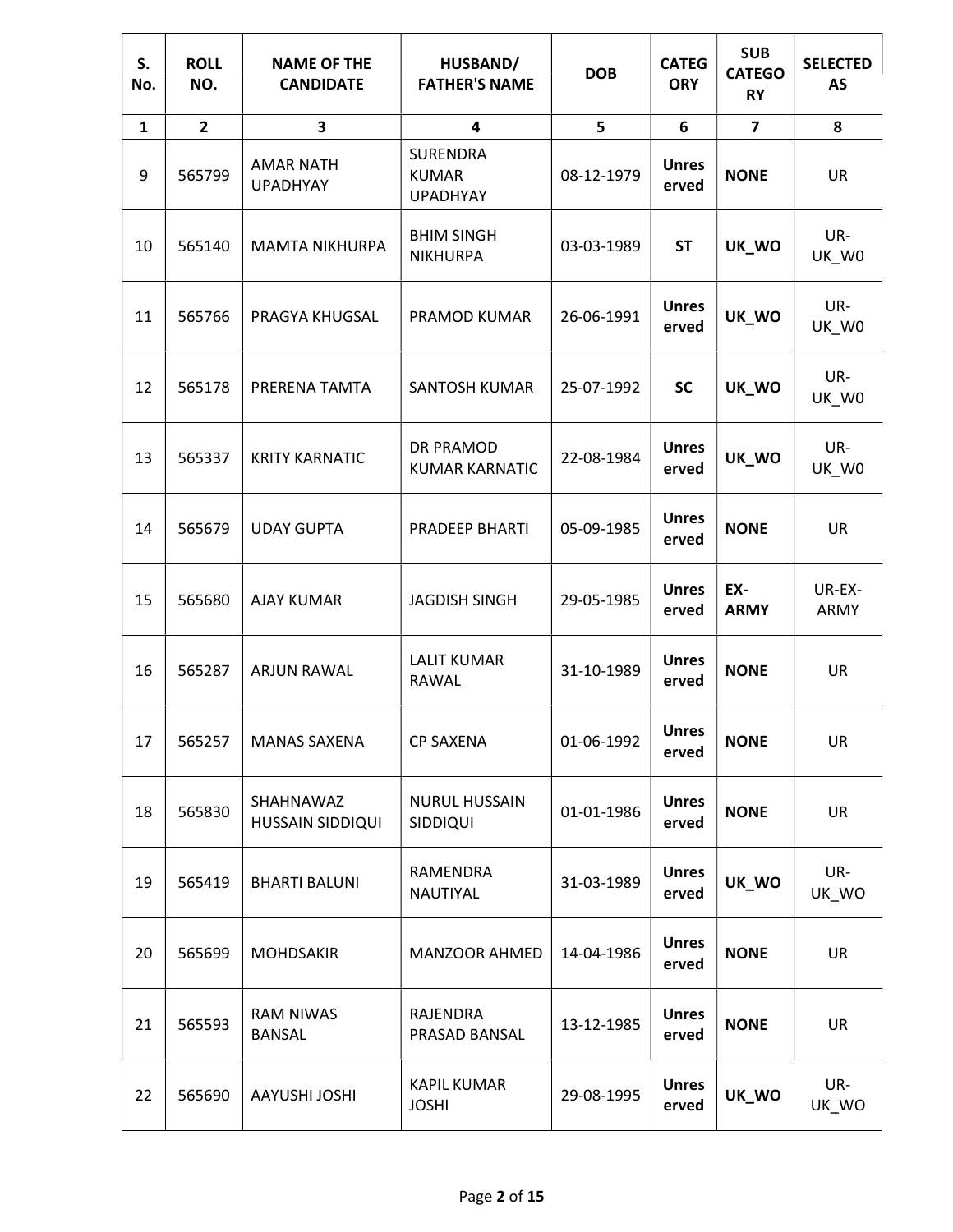| S.<br>No.    | <b>ROLL</b><br>NO. | <b>NAME OF THE</b><br><b>CANDIDATE</b> | HUSBAND/<br><b>FATHER'S NAME</b>       | <b>DOB</b> | <b>CATEG</b><br><b>ORY</b> | <b>SUB</b><br><b>CATEGO</b><br><b>RY</b> | <b>SELECTED</b><br><b>AS</b> |
|--------------|--------------------|----------------------------------------|----------------------------------------|------------|----------------------------|------------------------------------------|------------------------------|
| $\mathbf{1}$ | $\overline{2}$     | $\overline{\mathbf{3}}$                | 4                                      | 5          | 6                          | $\overline{7}$                           | 8                            |
| 23           | 565669             | PRATIBHA<br><b>GURURANI</b>            | <b>AMIT RANJAN</b>                     | 26-01-1981 | <b>Unres</b><br>erved      | UK_WO                                    | UR-<br>UK_WO                 |
| 24           | 565919             | <b>GAURAV KUMAR</b>                    | <b>SURENDRA</b><br><b>KUMAR</b>        | 31-08-1986 | <b>Unres</b><br>erved      | <b>NONE</b>                              | UR                           |
| 25           | 565677             | NIDHI SINGHAL                          | RAMESH<br><b>CHANDRA</b><br>SINGHAL    | 06-02-1987 | <b>Unres</b><br>erved      | UK_WO                                    | UR-<br>UK_WO                 |
| 26           | 565512             | <b>SAGAR PUNETHA</b>                   | <b>BIPIN CHANDRA</b><br><b>PUNETHA</b> | 17-03-1987 | <b>Unres</b><br>erved      | <b>NONE</b>                              | <b>UR</b>                    |
| 27           | 565229             | <b>ADITI KATIYAR</b>                   | SITANSHU RAJ                           | 09-10-1989 | <b>Unres</b><br>erved      | UK_WO                                    | UR-<br>UK_WO                 |
| 28           | 565478             | <b>RUCHIKA</b><br>KAVIDAYAL            | <b>GIRISH CHANDRA</b><br>KAVIDAYAL     | 29-03-1994 | <b>Unres</b><br>erved      | UK_WO                                    | UR-<br>UK_WO                 |
| 29           | 565338             | <b>MILAN SAH</b>                       | <b>BINAY RANJAN</b><br>SAH             | 17-11-1995 | <b>Unres</b><br>erved      | <b>NONE</b>                              | UR                           |
| 30           | 565711             | SHWETA JOSHI                           | PRAKASH JOSHI                          | 10-01-1984 | <b>Unres</b><br>erved      | <b>NONE</b>                              | UR                           |
| 31           | 565350             | <b>AKHIL CHOPRA</b>                    | <b>ANIL CHOPRA</b>                     | 09-03-1986 | <b>Unres</b><br>erved      | <b>NONE</b>                              | UR                           |
| 32           | 565814             | NILANSHA RAI                           | <b>VINOD RAI</b>                       | 06-10-1988 | <b>Unres</b><br>erved      | <b>NONE</b>                              | <b>UR</b>                    |
| 33           | 565322             | SHILPA KUMARI                          | A K SINGH                              | 11-11-1992 | <b>Unres</b><br>erved      | <b>NONE</b>                              | <b>UR</b>                    |
| 34           | 565606             | PRATIBHA RAWAT                         | <b>VIRENDRA SINGH</b><br><b>RAWAT</b>  | 15-08-1994 | <b>Unres</b><br>erved      | UK_WO                                    | UR-<br>UK_WO                 |
| 35           | 565493             | JAYASHRI PANDEY                        | <b>VINEET JOSHI</b>                    | 02-04-1978 | <b>Unres</b><br>erved      | UK_WO                                    | UR-<br>UK_WO                 |
| 36           | 565393             | <b>NARESH GUPTA</b>                    | <b>KLGUPTA</b>                         | 06-07-1978 | <b>Unres</b><br>erved      | EX-<br><b>ARMY</b>                       | UR-EX-<br>ARMY               |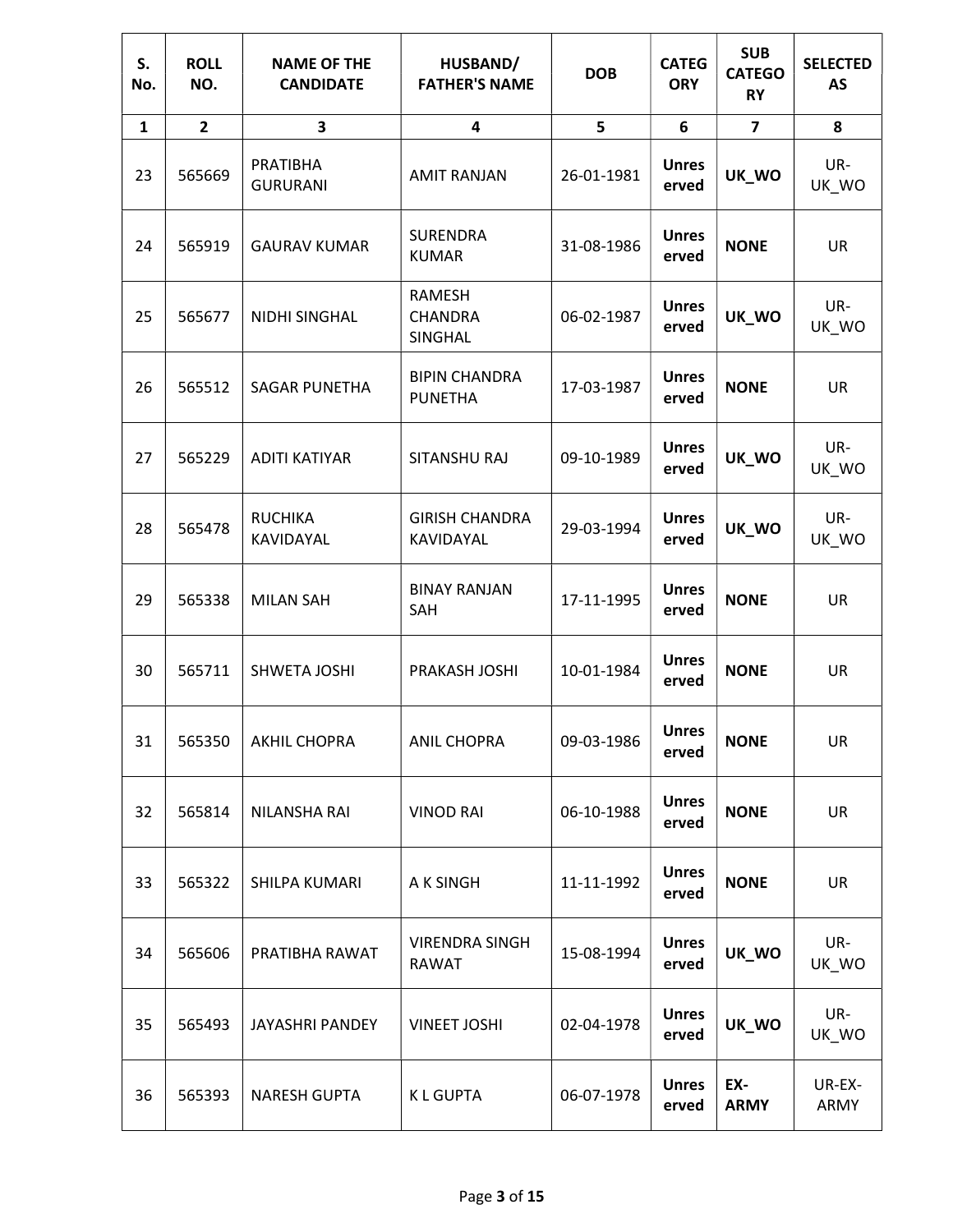| S.<br>No.    | <b>ROLL</b><br>NO. | <b>NAME OF THE</b><br><b>CANDIDATE</b> | HUSBAND/<br><b>FATHER'S NAME</b>        | <b>DOB</b> | <b>CATEG</b><br><b>ORY</b> | <b>SUB</b><br><b>CATEGO</b><br><b>RY</b> | <b>SELECTED</b><br><b>AS</b> |
|--------------|--------------------|----------------------------------------|-----------------------------------------|------------|----------------------------|------------------------------------------|------------------------------|
| $\mathbf{1}$ | $\overline{2}$     | 3                                      | 4                                       | 5          | 6                          | $\overline{7}$                           | 8                            |
| 37           | 565769             | <b>NEHA NEGI</b>                       | <b>AMAR NATH</b><br><b>UPADHYAY</b>     | 31-01-1981 | <b>Unres</b><br>erved      | UK_WO                                    | UR-<br>UK_WO                 |
| 38           | 565572             | AKASH AGRAWAL                          | <b>RAJENDRA</b><br>PRASSAD<br>AGARWAL   | 01-03-1983 | <b>Unres</b><br>erved      | <b>NONE</b>                              | <b>UR</b>                    |
| 39           | 565101             | <b>AJAY KUMAR</b>                      | DHARA PRAKASH<br>ARYA                   | 25-07-1991 | <b>SC</b>                  | <b>NONE</b>                              | <b>UR</b>                    |
| 40           | 565650             | SIDDHARTH GARG                         | <b>ARUN KUMAR</b><br><b>SINGH</b>       | 30-03-1987 | <b>Unres</b><br>erved      | <b>NONE</b>                              | UR                           |
| 41           | 565581             | <b>MANISHA PUNDIR</b>                  | <b>BHIM RAJ SINGH</b><br><b>PUNDIR</b>  | 03-11-1988 | <b>Unres</b><br>erved      | UK_WO                                    | UR-<br>UK_WO                 |
| 42           | 565736             | <b>DIKSHA BISHT</b>                    | <b>DEEPAK SINGH</b><br><b>BISHT</b>     | 31-10-1993 | <b>Unres</b><br>erved      | UK_WO                                    | UR-<br>UK_WO                 |
| 43           | 565465             | AAKANSHA<br><b>BANKOTI</b>             | <b>DHIRENDRA</b><br><b>BANKOTI</b>      | 10-08-1994 | <b>Unres</b><br>erved      | UK_WO                                    | UR                           |
| 44           | 565803             | <b>KIRAN</b>                           | <b>JITENDRA SINGH</b>                   | 20-04-1978 | <b>SC</b>                  | UK_WO                                    | UR-<br>UK_WO                 |
| 45           | 565628             | <b>KAPIL SAKLANI</b>                   | <b>BHAGWATI</b><br><b>PRASAD</b>        | 07-05-1985 | <b>Unres</b><br>erved      | <b>NONE</b>                              | <b>UR</b>                    |
| 46           | 565757             | KASHISH SACHDEVA                       | <b>SUSHIL KUMAR</b><br>SACHDEVA         | 17-01-1990 | <b>Unres</b><br>erved      | <b>NONE</b>                              | <b>UR</b>                    |
| 47           | 565221             | PRACHI THAPLIYAL                       | <b>SUDHIR KUMAR</b><br><b>THAPLIYAL</b> | 20-11-1990 | <b>Unres</b><br>erved      | UK_WO                                    | UR-<br>UK_WO                 |
| 48           | 565208             | <b>KUMAR KANISHK</b>                   | PIYUSH RASTOGI                          | 05-04-1992 | <b>Unres</b><br>erved      | <b>NONE</b>                              | <b>UR</b>                    |
| 49           | 565167             | <b>SIDDHARTH</b><br>SRIVASTAVA         | <b>SURESH CHANDRA</b><br>SRIVASTAVA     | 04-01-1990 | <b>Unres</b><br>erved      | <b>NONE</b>                              | UR                           |
| 50           | 565296             | <b>LAVI PUNETHA</b>                    | <b>HEM CHANDRA</b><br><b>PUNETHA</b>    | 29-03-1990 | <b>Unres</b><br>erved      | UK_WO                                    | UR-<br>UK_WO                 |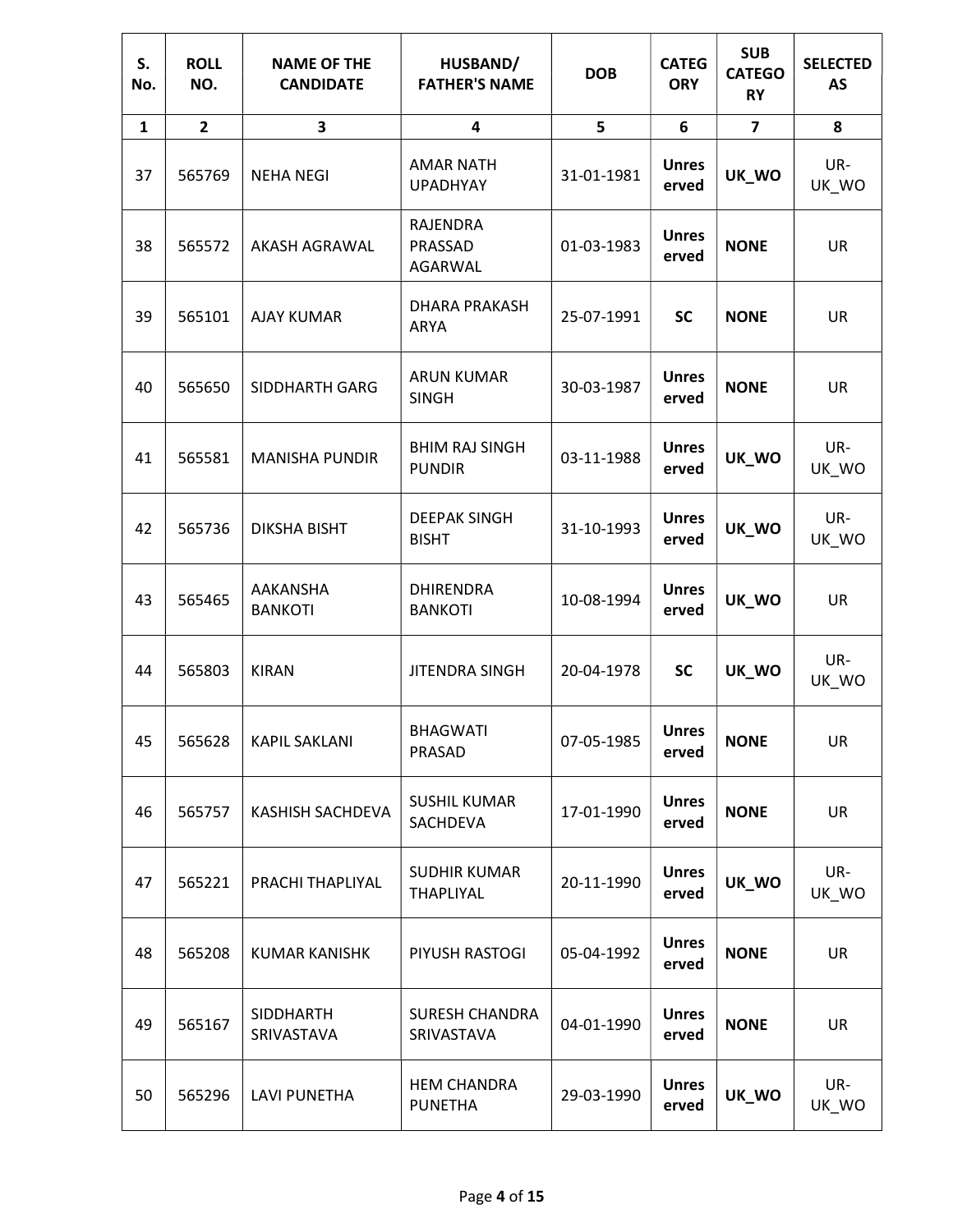| S.<br>No.    | <b>ROLL</b><br>NO. | <b>NAME OF THE</b><br><b>CANDIDATE</b> | HUSBAND/<br><b>FATHER'S NAME</b>        | <b>DOB</b> | <b>CATEG</b><br><b>ORY</b> | <b>SUB</b><br><b>CATEGO</b><br><b>RY</b> | <b>SELECTED</b><br><b>AS</b> |
|--------------|--------------------|----------------------------------------|-----------------------------------------|------------|----------------------------|------------------------------------------|------------------------------|
| $\mathbf{1}$ | $\overline{2}$     | 3                                      | $\overline{\mathbf{4}}$                 | 5          | 6                          | $\overline{7}$                           | 8                            |
| 51           | 565362             | <b>AMIT BAHUGUNA</b>                   | <b>KRISHAN</b>                          | 02-11-1991 | <b>Unres</b><br>erved      | <b>NONE</b>                              | UR                           |
| 52           | 565582             | SHIPRA SUYAL                           | PRAKASH<br><b>CHANDRA SUYAL</b>         | 11-03-1992 | <b>Unres</b><br>erved      | UK_WO                                    | UR                           |
| 53           | 565552             | <b>ADITI KAINTURA</b>                  | <b>SAROJAN SINGH</b><br><b>KAINTURA</b> | 24-10-1992 | <b>Unres</b><br>erved      | UK_WO                                    | UR                           |
| 54           | 565214             | <b>NEHA</b>                            | <b>DEEPAK CHANDER</b>                   | 07-12-1993 | <b>Unres</b><br>erved      | UK_WO                                    | UR                           |
| 55           | 565417             | <b>SAPNA RAJPUT</b>                    | SAHDEV SINGH<br><b>RAJPUT</b>           | 16-07-1993 | <b>OBC</b>                 | UK_WO                                    | OBC-<br>UK_WO                |
| 56           | 565717             | <b>NIDHI ARYA</b>                      | <b>GR ARYA</b>                          | 11-10-1985 | <b>SC</b>                  | UK_WO                                    | SC-<br>UK_WO                 |
| 57           | 565363             | ARCHANA MOHAN                          | <b>MUNNU SINGH</b>                      | 25-07-1987 | <b>SC</b>                  | UK_WO                                    | SC-<br>UK_WO                 |
| 58           | 565402             | PALLAVI TOLIA                          | RAVINDRA SINGH<br><b>TOLIA</b>          | 11-05-1987 | <b>ST</b>                  | UK_WO                                    | ST-<br>UK_WO                 |
| 59           | 565390             | <b>FARHA PARVEEN</b>                   | MOHD IKRAM                              | 13-01-1992 | <b>OBC</b>                 | UK_WO                                    | OBC-<br>UK_WO                |
| 60           | 565380             | <b>GARIMA</b>                          | NARESH KUMAR<br><b>ARYA</b>             | 09-06-1994 | <b>SC</b>                  | UK_WO                                    | SC-<br>UK_WO                 |
| 61           | 565504             | <b>BIPIN CHANDRA</b><br>POKHRIYAL      | <b>SHYAM LAL</b><br><b>POKHRIYAL</b>    | 11-07-1980 | <b>OBC</b>                 | <b>NONE</b>                              | OBC                          |
| 62           | 565211             | <b>VAIBHAV CHAND</b><br>RAMOLA         | <b>PYAR CHAND</b><br>RAMOLA             | 17-01-1991 | <b>Unres</b><br>erved      | PH                                       | UR-PH                        |
| 63           | 565335             | NEHA VERMA                             | PRATAP SINGH<br><b>VERMA</b>            | 05-02-1994 | <b>OBC</b>                 | UK_WO                                    | OBC-<br>UK_WO                |
| 64           | 565135             | NEERAJ PIMOLI                          | <b>BALWANT SINGH</b><br>PIMOLI          | 02-07-1994 | <b>Unres</b><br>erved      | <b>DFF</b>                               | UR-DFF                       |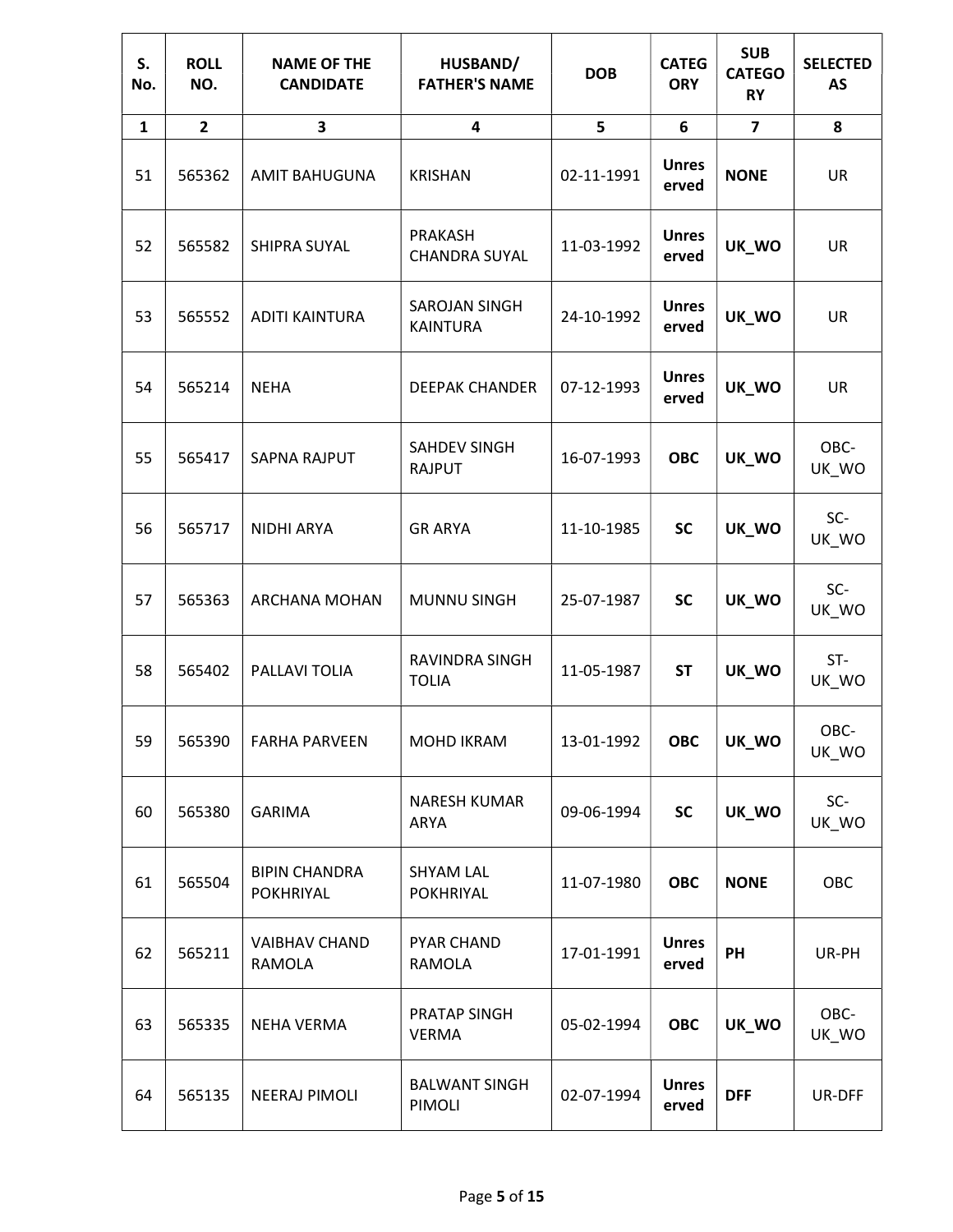| S.<br>No.    | <b>ROLL</b><br>NO. | <b>NAME OF THE</b><br><b>CANDIDATE</b> | HUSBAND/<br><b>FATHER'S NAME</b>     | <b>DOB</b> | <b>CATEG</b><br><b>ORY</b> | <b>SUB</b><br><b>CATEGO</b><br><b>RY</b> | <b>SELECTED</b><br><b>AS</b> |
|--------------|--------------------|----------------------------------------|--------------------------------------|------------|----------------------------|------------------------------------------|------------------------------|
| $\mathbf{1}$ | $\overline{2}$     | 3                                      | 4                                    | 5          | 6                          | $\overline{7}$                           | 8                            |
| 65           | 565648             | <b>ATAUR RAHMAN</b>                    | <b>HAKIM ABDUL</b><br><b>JABBAR</b>  | 15-03-1984 | <b>OBC</b>                 | <b>NONE</b>                              | OBC                          |
| 66           | 565432             | <b>SHADAN ALI</b>                      | <b>NUZHAT ALI</b>                    | 20-08-1993 | <b>OBC</b>                 | UK_WO                                    | OBC-<br>UK_WO                |
| 67           | 565383             | <b>SAKSHI</b>                          | <b>NARESH KUMAR</b><br>ARYA          | 19-06-1996 | <b>SC</b>                  | UK_WO                                    | SC-<br>UK_WO                 |
| 68           | 565357             | <b>AARTI KANYAL</b>                    | <b>NARAYAN SINGH</b><br>KANYAL       | 15-06-1988 | <b>Unres</b><br>erved      | UK_WO<br>/ PH                            | UR-PH                        |
| 69           | 565150             | <b>ANNU KOHLI</b>                      | <b>G R KOHLI</b>                     | 02-11-1990 | <b>SC</b>                  | UK_WO                                    | SC-<br>UK_WO                 |
| 70           | 565418             | NEETIKA RAMOLA                         | <b>SARAT CHAND</b><br>RAMOLA         | 01-06-1992 | <b>OBC</b>                 | UK_WO                                    | OBC-<br>UK_WO                |
| 71           | 565466             | <b>NEHA LASPAL</b>                     | <b>DHAM SINGH</b><br>LASPAL          | 15-10-1993 | <b>ST</b>                  | UK_WO                                    | ST-<br>UK_WO                 |
| 72           | 565291             | <b>SUSHIL SAINI</b>                    | <b>GUNVEER SINGH</b><br><b>SAINI</b> | 10-09-1994 | <b>OBC</b>                 | <b>NONE</b>                              | OBC                          |
| 73           | 565704             | SHIVANGI SAINI                         | <b>GUNVEER SINGH</b><br><b>SAINI</b> | 04-01-1993 | <b>OBC</b>                 | UK_WO                                    | OBC-<br>UK_WO                |
| 74           | 565392             | <b>NEHA KATHOR</b>                     | <b>SANDEEP KUMAR</b>                 | 05-06-1986 | <b>SC</b>                  | UK_WO                                    | SC-<br>UK_WO                 |
| 75           | 565749             | PRERNA PANWAR                          | <b>NARAYAN SINGH</b><br>PANWAR       | 19-08-1991 | <b>OBC</b>                 | UK_WO                                    | OBC-<br>UK_WO                |
| 76           | 565866             | <b>ARUN PRAKASH</b>                    | <b>DEEN PRAKASH</b>                  | 31-01-1995 | <b>SC</b>                  | <b>NONE</b>                              | SC                           |
| 77           | 565554             | <b>TAHIRA KHATOON</b><br>ANSARI        | <b>MOHD HARUN</b><br>RASHID ANSARI   | 03-03-1984 | <b>OBC</b>                 | UK_WO                                    | OBC-<br>UK_WO                |
| 78           | 565282             | <b>VIKASH SEMWAL</b>                   | DINESH CHANDRA<br>SEMWAL             | 10-10-1986 | <b>OBC</b>                 | <b>NONE</b>                              | OBC                          |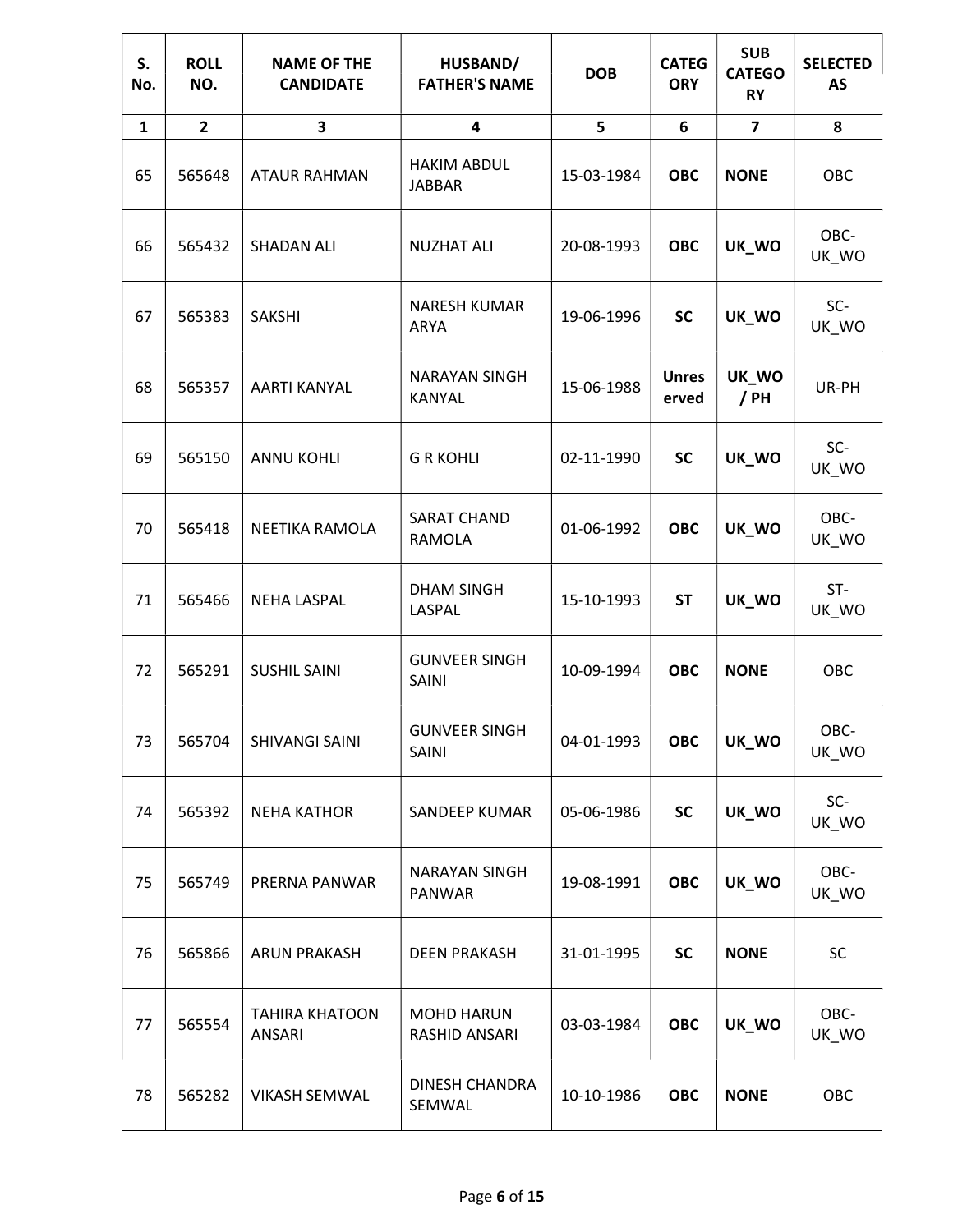| S.<br>No.    | <b>ROLL</b><br>NO. | <b>NAME OF THE</b><br><b>CANDIDATE</b> | HUSBAND/<br><b>FATHER'S NAME</b>  | <b>DOB</b> | <b>CATEG</b><br><b>ORY</b> | <b>SUB</b><br><b>CATEGO</b><br><b>RY</b> | <b>SELECTED</b><br><b>AS</b> |
|--------------|--------------------|----------------------------------------|-----------------------------------|------------|----------------------------|------------------------------------------|------------------------------|
| $\mathbf{1}$ | $\mathbf{2}$       | 3                                      | $\overline{\mathbf{4}}$           | 5          | 6                          | $\overline{\mathbf{z}}$                  | 8                            |
| 79           | 565536             | <b>VIPIN SINGH</b><br><b>TOMAR</b>     | <b>MAYA SINGH</b><br><b>TOMAR</b> | 03-03-1991 | <b>ST</b>                  | <b>NONE</b>                              | <b>ST</b>                    |
| 80           | 565219             | PARNITA TOLIA                          | M S TOLIA                         | 23-10-1992 | <b>ST</b>                  | UK_WO                                    | ST-<br>UK_WO                 |
| 81           | 565832             | RAHUL BADHANI                          | <b>BHAGWATI</b><br>PRASAD BADHANI | 01-05-1993 | <b>OBC</b>                 | <b>NONE</b>                              | OBC                          |
| 82           | 565422             | <b>RASHMI RAJPUT</b>                   | SAHADEV SINGH<br><b>RAJPUT</b>    | 16-07-1994 | <b>OBC</b>                 | UK_WO                                    | OBC-<br>UK_WO                |
| 83           | 565298             | NEELAM SEMWAL                          | <b>MARKANDI</b><br>PRASAD SEMWAL  | 24-12-1994 | <b>OBC</b>                 | UK_WO                                    | OBC-<br>UK_WO                |
| 84           | 565750             | <b>MOHIT KUMAR</b>                     | PITAMBAR SINGH                    | 19-10-1995 | <b>SC</b>                  | <b>NONE</b>                              | <b>SC</b>                    |
| 85           | 565698             | <b>BHAVANA CHAND</b>                   | <b>BHUWAN CHAND</b>               | 05-07-1995 | <b>OBC</b>                 | UK_WO                                    | OBC-<br>UK_WO                |
| 86           | 565791             | LATA SHAKKARWAL                        | <b>NEERAJ SINGH</b><br>DHADRWAL   | 13-12-1985 | <b>SC</b>                  | UK_WO                                    | <b>SC</b>                    |
| 87           | 565440             | <b>GULJENDER JEET</b><br><b>SINGH</b>  | <b>GURBAKSH SINGH</b>             | 02-11-1977 | <b>OBC</b>                 | <b>NONE</b>                              | OBC                          |
| 88           | 565377             | PRAVESH RANGARH                        | <b>R S RANGHAR</b>                | 01-12-1991 | <b>OBC</b>                 | <b>NONE</b>                              | OBC                          |
| 89           | 565171             | NARVEER SINGH<br><b>RANA</b>           | JEET SINGH RANA                   | 01-04-1992 | <b>ST</b>                  | <b>NONE</b>                              | <b>ST</b>                    |
| 90           | 565138             | <b>NEHA ARYA</b>                       | <b>GANESH RAM</b>                 | 21-10-1992 | <b>SC</b>                  | UK_WO                                    | SC                           |
| 91           | 565849             | <b>KANCHAN TOLIA</b>                   | <b>LALIT SINGH TOLIA</b>          | 24-02-1995 | <b>ST</b>                  | UK_WO                                    | $ST-$<br>UK_WO               |
| 92           | 565205             | RAHUL KUMAR                            | <b>RAJ KUMAR</b>                  | 28-07-1991 | <b>SC</b>                  | <b>NONE</b>                              | SC                           |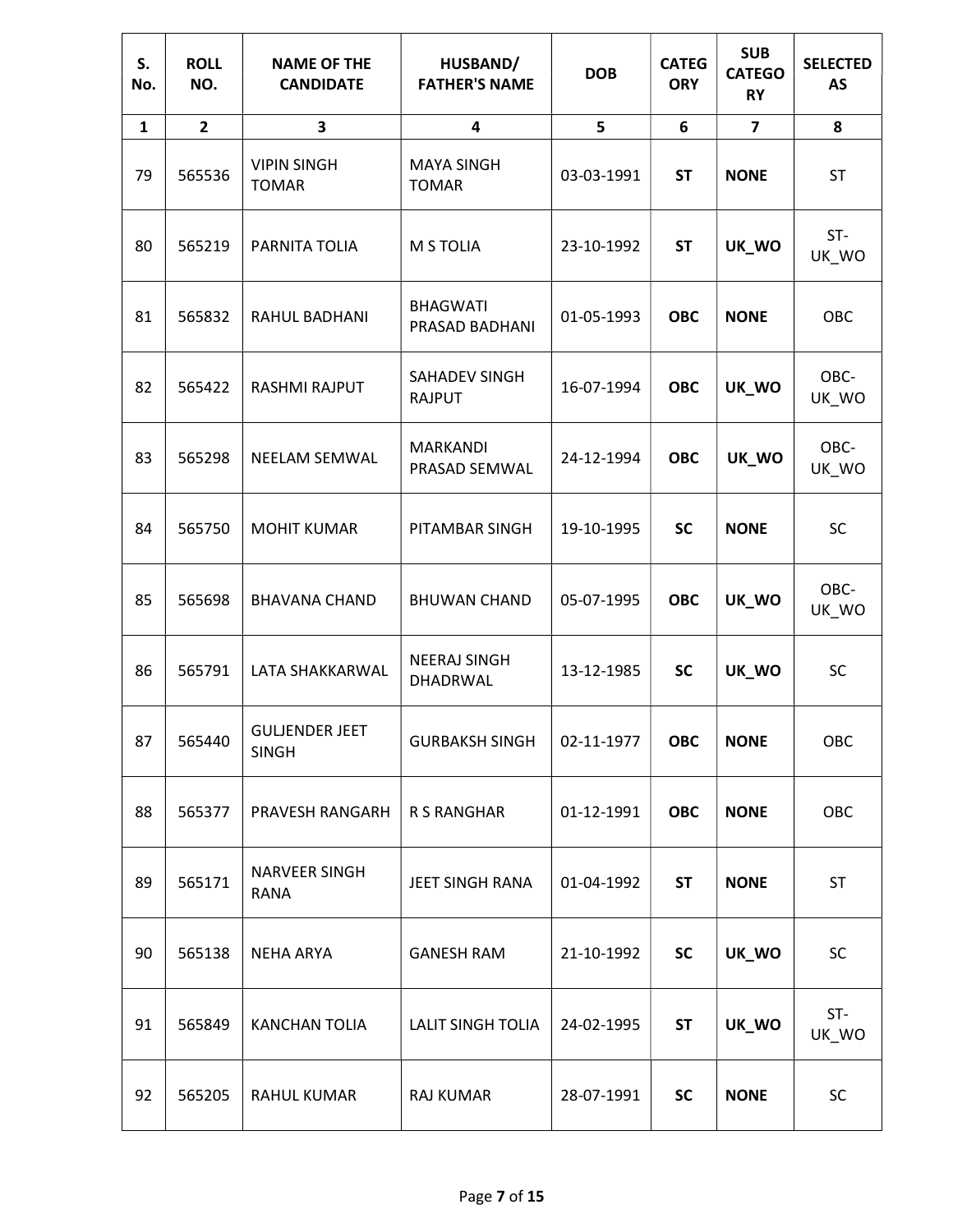| S.<br>No.    | <b>ROLL</b><br>NO. | <b>NAME OF THE</b><br><b>CANDIDATE</b> | HUSBAND/<br><b>FATHER'S NAME</b>       | <b>DOB</b> | <b>CATEG</b><br><b>ORY</b> | <b>SUB</b><br><b>CATEGO</b><br><b>RY</b> | <b>SELECTED</b><br><b>AS</b> |
|--------------|--------------------|----------------------------------------|----------------------------------------|------------|----------------------------|------------------------------------------|------------------------------|
| $\mathbf{1}$ | $\overline{2}$     | 3                                      | 4                                      | 5          | 6                          | $\overline{7}$                           | 8                            |
| 93           | 565652             | <b>CHARU GUPTA</b>                     | <b>SHIV MOHAN</b><br><b>GUPTA</b>      | 20-03-1992 | <b>OBC</b>                 | UK_WO                                    | OBC-<br>UK_WO                |
| 94           | 565107             | AKHILESH<br><b>BAHUGUNA</b>            | RAMESHWAR<br>PRASAD<br><b>BAHUGUNA</b> | 31-08-1995 | <b>OBC</b>                 | <b>NONE</b>                              | OBC                          |
| 95           | 565846             | <b>GAURAV KUMAR</b>                    | <b>DIWAN RAM</b>                       | 15-06-1996 | <b>SC</b>                  | <b>NONE</b>                              | <b>SC</b>                    |
| 96           | 565305             | <b>SUMIT CHANDRA</b><br><b>KANOJIA</b> | <b>SOM CHANDRA</b><br><b>KANOJIA</b>   | 19-01-1989 | <b>SC</b>                  | <b>NONE</b>                              | SC                           |
| 97           | 565484             | <b>DEVESH KUMAR</b><br><b>TAMTA</b>    | <b>SP TAMTA</b>                        | 03-12-1993 | <b>SC</b>                  | <b>NONE</b>                              | <b>SC</b>                    |
| 98           | 565250             | <b>NEHA SIDDIQUI</b>                   | JAFAR SIDDIQUI                         | 20-08-1994 | <b>OBC</b>                 | UK_WO                                    | OBC-<br>UK_WO                |
| 99           | 565515             | ANU LASPAL                             | <b>JASPAL SINGH</b><br>LASPAL          | 08-09-1994 | <b>ST</b>                  | UK_WO                                    | ST-<br>UK_WO                 |
| 100          | 565587             | PRERNA RAUTELA                         | <b>RAI SINGH</b><br><b>RAUTELA</b>     | 09-09-1994 | <b>OBC</b>                 | UK_WO                                    | OBC-<br>UK_WO                |
| 101          | 565149             | <b>ANKIT KUMAR</b>                     | <b>VIJAI PAL SINGH</b>                 | 30-12-1994 | <b>SC</b>                  | <b>NONE</b>                              | SC                           |
| 102          | 565848             | PRIYANKA                               | <b>BR ARYA</b>                         | 01-04-1989 | <b>SC</b>                  | UK_WO                                    | SC-<br>UK_WO                 |
| 103          | 565413             | <b>ANKITA</b>                          | <b>SUDHIR KUMAR</b>                    | 10-10-1989 | <b>SC</b>                  | UK_WO                                    | SC-<br>UK_WO                 |
| 104          | 565716             | <b>SANDEEP KAUR</b>                    | PARMEET SINGH                          | 24-07-1990 | <b>OBC</b>                 | UK_WO                                    | OBC-<br>UK_WO                |
| 105          | 565288             | <b>DEEPIKA</b>                         | <b>BACHAN SINGH</b>                    | 28-01-1993 | <b>SC</b>                  | UK_WO                                    | SC-<br>UK_WO                 |
| 106          | 565183             | ARVIND KUMAR                           | SHESHRAJ                               | 17-04-1994 | <b>SC</b>                  | <b>NONE</b>                              | SC                           |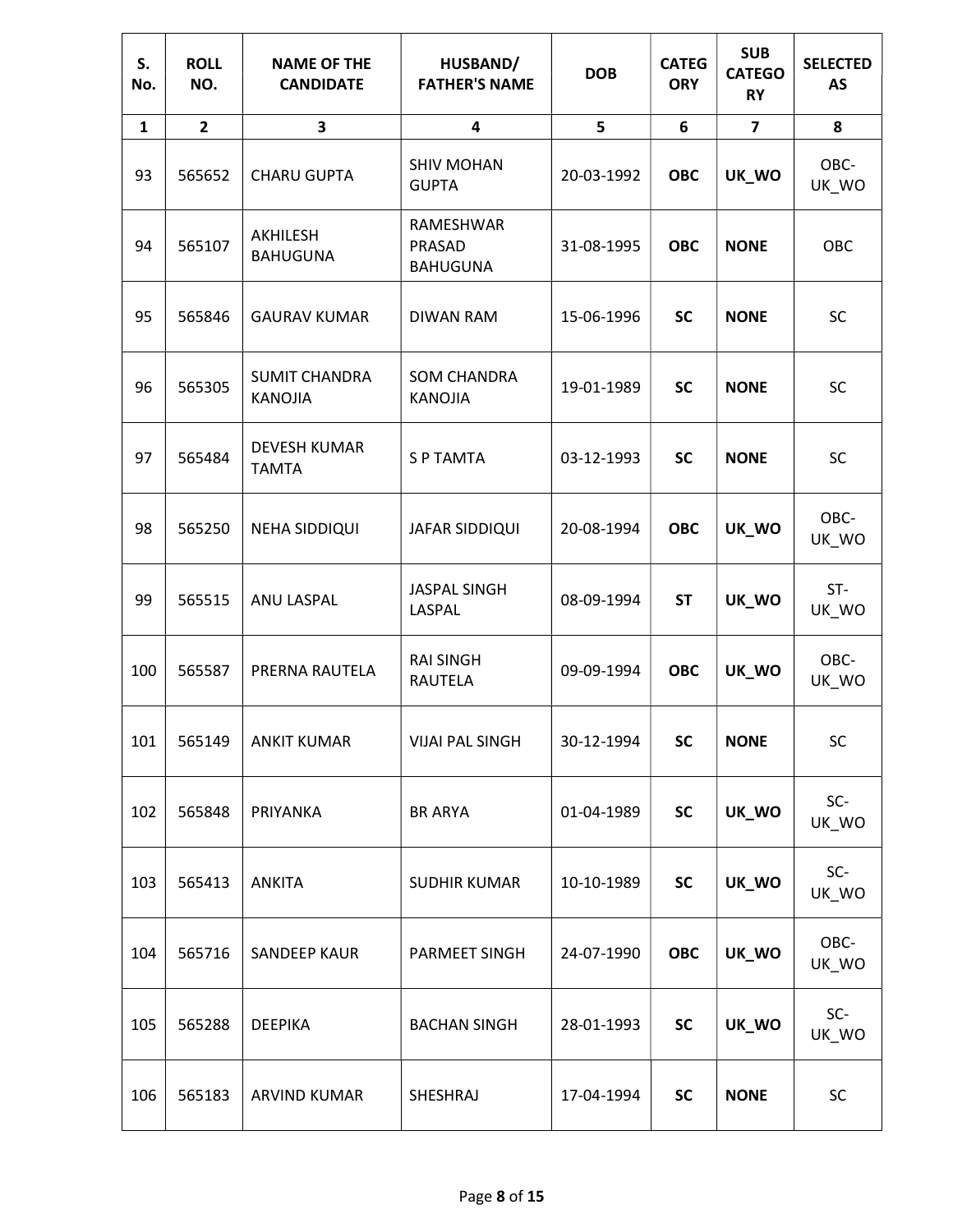| S.<br>No.    | <b>ROLL</b><br>NO. | <b>NAME OF THE</b><br><b>CANDIDATE</b> | HUSBAND/<br><b>FATHER'S NAME</b>       | <b>DOB</b> | <b>CATEG</b><br><b>ORY</b> | <b>SUB</b><br><b>CATEGO</b><br><b>RY</b> | <b>SELECTED</b><br>AS |
|--------------|--------------------|----------------------------------------|----------------------------------------|------------|----------------------------|------------------------------------------|-----------------------|
| $\mathbf{1}$ | $\overline{2}$     | 3                                      | $\overline{\mathbf{4}}$                | 5          | 6                          | $\overline{\mathbf{z}}$                  | 8                     |
| 107          | 565901             | RAVINDER RANA                          | <b>SATAY SINGH</b><br><b>RANA</b>      | 24-04-1994 | <b>OBC</b>                 | <b>NONE</b>                              | OBC                   |
| 108          | 565142             | <b>VARSHA NEGI</b>                     | <b>CHET RAM NEGI</b>                   | 16-01-1996 | <b>ST</b>                  | UK_WO                                    | ST-<br>UK_WO          |
| 109          | 565726             | <b>GOVINDER SINGH</b>                  | P S SOHAL                              | 20-11-1977 | <b>OBC</b>                 | <b>NONE</b>                              | OBC                   |
| 110          | 565144             | NIVEDITA SAJWAN                        | DAULAT RAM<br>SAJWAN                   | 20-12-1989 | <b>ST</b>                  | UK_WO                                    | ST                    |
| 111          | 565147             | <b>VAMIK REHMAN</b>                    | <b>NASEEM REHMAN</b><br>SIDDQUI        | 20-05-1992 | <b>OBC</b>                 | <b>NONE</b>                              | OBC                   |
| 112          | 565890             | HIMANSHU VERMA                         | RAM JAGAT<br><b>VERMA</b>              | 01-08-1993 | <b>SC</b>                  | <b>NONE</b>                              | <b>SC</b>             |
| 113          | 565622             | <b>SHUBHIKA SINGH</b>                  | <b>BHUPENDRA</b><br><b>SINGH</b>       | 02-08-1993 | <b>OBC</b>                 | UK_WO                                    | OBC-<br>UK_WO         |
| 114          | 565410             | SHIKHA TOLIA                           | <b>RANJEET SINGH</b><br><b>TOLIA</b>   | 29-09-1994 | <b>ST</b>                  | UK_WO                                    | ST                    |
| 115          | 565176             | REHNUMA                                | SALAHUDDIN                             | 23-03-1995 | <b>OBC</b>                 | UK_WO                                    | OBC-<br>UK WO         |
| 116          | 565475             | <b>NIKIT KUMAR</b>                     | PRATAP RAM                             | 05-01-1996 | <b>SC</b>                  | <b>NONE</b>                              | <b>SC</b>             |
| 117          | 565755             | <b>AMIT MARTOLIA</b>                   | <b>LAXMAN SINGH</b><br><b>MARTOLIA</b> | 23-12-1986 | <b>ST</b>                  | <b>NONE</b>                              | <b>ST</b>             |
| 118          | 565368             | MOHD ASIF ALVI                         | MOHD ANWAR<br><b>ALVI</b>              | 08-10-1991 | <b>OBC</b>                 | <b>NONE</b>                              | OBC                   |
| 119          | 565537             | <b>MONIKA RAJ</b>                      | <b>BHARAT RAJ</b>                      | 23-04-1992 | <b>SC</b>                  | UK_WO                                    | SC-<br>UK_WO          |
| 120          | 565891             | <b>ASHISH KUMAR</b><br>DHAUNDIYAL      | JAGDAMBA<br>PRASAD<br>DHAUNDIYAL       | 30-07-1992 | <b>OBC</b>                 | PH                                       | OBC-PH                |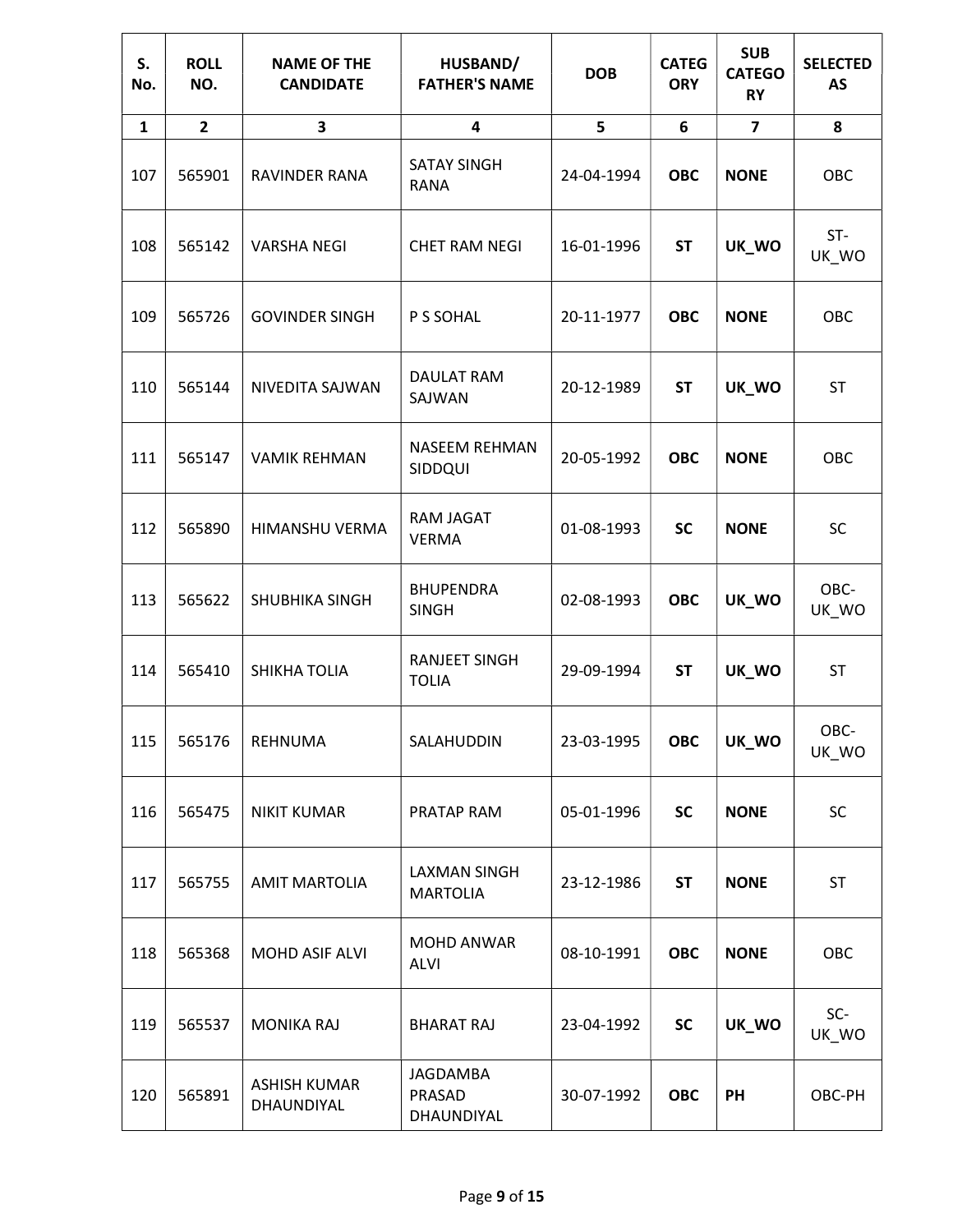| S.<br>No.    | <b>ROLL</b><br>NO. | <b>NAME OF THE</b><br><b>CANDIDATE</b> | HUSBAND/<br><b>FATHER'S NAME</b>          | <b>DOB</b> | <b>CATEG</b><br><b>ORY</b> | <b>SUB</b><br><b>CATEGO</b><br><b>RY</b> | <b>SELECTED</b><br>AS |
|--------------|--------------------|----------------------------------------|-------------------------------------------|------------|----------------------------|------------------------------------------|-----------------------|
| $\mathbf{1}$ | $\overline{2}$     | 3                                      | 4                                         | 5          | 6                          | $\overline{7}$                           | 8                     |
| 121          | 565481             | MOHAMMED AARIF<br>ANSARI               | NASEEM AHMED                              | 16-03-1993 | <b>OBC</b>                 | <b>NONE</b>                              | OBC                   |
| 122          | 565324             | <b>GAURAV</b><br><b>JANGPANGI</b>      | N S JANGPANGI                             | 17-02-1994 | <b>ST</b>                  | <b>NONE</b>                              | ST                    |
| 123          | 565811             | <b>NUPUR KATARIA</b>                   | <b>SURENDER SINGH</b><br><b>KATARIA</b>   | 01-03-1994 | <b>SC</b>                  | UK_WO                                    | SC-<br>UK_WO          |
| 124          | 565364             | <b>DHARAM PRATAP</b><br><b>SINGH</b>   | <b>VIJAY KUMAR</b>                        | 21-03-1994 | <b>SC</b>                  | <b>NONE</b>                              | <b>SC</b>             |
| 125          | 565204             | AYUSHI KANDARI                         | PADMENDRA<br><b>SINGH KANDARI</b>         | 01-07-1994 | <b>OBC</b>                 | UK_WO                                    | OBC-<br>UK_WO         |
| 126          | 565231             | <b>ABHISHEK BISHT</b>                  | RAJPAL SINGH<br><b>BISHT</b>              | 28-04-1995 | <b>OBC</b>                 | <b>NONE</b>                              | OBC                   |
| 127          | 565467             | <b>ASHUTOSH</b><br><b>BAHUGUNA</b>     | <b>VIJENDRA PRASAD</b><br><b>BAHUGUNA</b> | 20-07-1995 | <b>OBC</b>                 | <b>NONE</b>                              | OBC                   |
| 128          | 565446             | PANKAJSINGHRAW<br>AT                   | <b>BACHANSINGHRA</b><br><b>WAT</b>        | 10-05-1992 | <b>ST</b>                  | <b>NONE</b>                              | <b>ST</b>             |
| 129          | 565670             | <b>ASHISH PARGAIE</b>                  | SHANKAR DUTT<br>PARGAIE                   | 21-07-1992 | <b>EWS</b>                 | <b>NONE</b>                              | <b>EWS</b>            |
| 130          | 565376             | <b>SURYA PRATAP</b>                    | RAJENDRA LAL                              | 04-01-1993 | <b>SC</b>                  | <b>NONE</b>                              | <b>SC</b>             |
| 131          | 565210             | <b>GIRISH SINGH</b><br><b>RAWAT</b>    | <b>SOHAN SINGH</b><br><b>RAWAT</b>        | 02-02-1993 | <b>OBC</b>                 | <b>NONE</b>                              | OBC                   |
| 132          | 565270             | <b>SWATI VERMA</b>                     | NARESH KUMAR<br><b>VERMA</b>              | 12-04-1993 | <b>OBC</b>                 | UK_WO                                    | OBC-<br>UK_WO         |
| 133          | 565851             | RASHMI ARYA                            | RAMESH CHAND                              | 21-08-1993 | <b>SC</b>                  | UK_WO                                    | SC-<br>UK_WO          |
| 134          | 565841             | POOJA SINGH                            | <b>BIR SINGH</b>                          | 02-09-1993 | SC                         | UK_WO                                    | SC-<br>UK_WO          |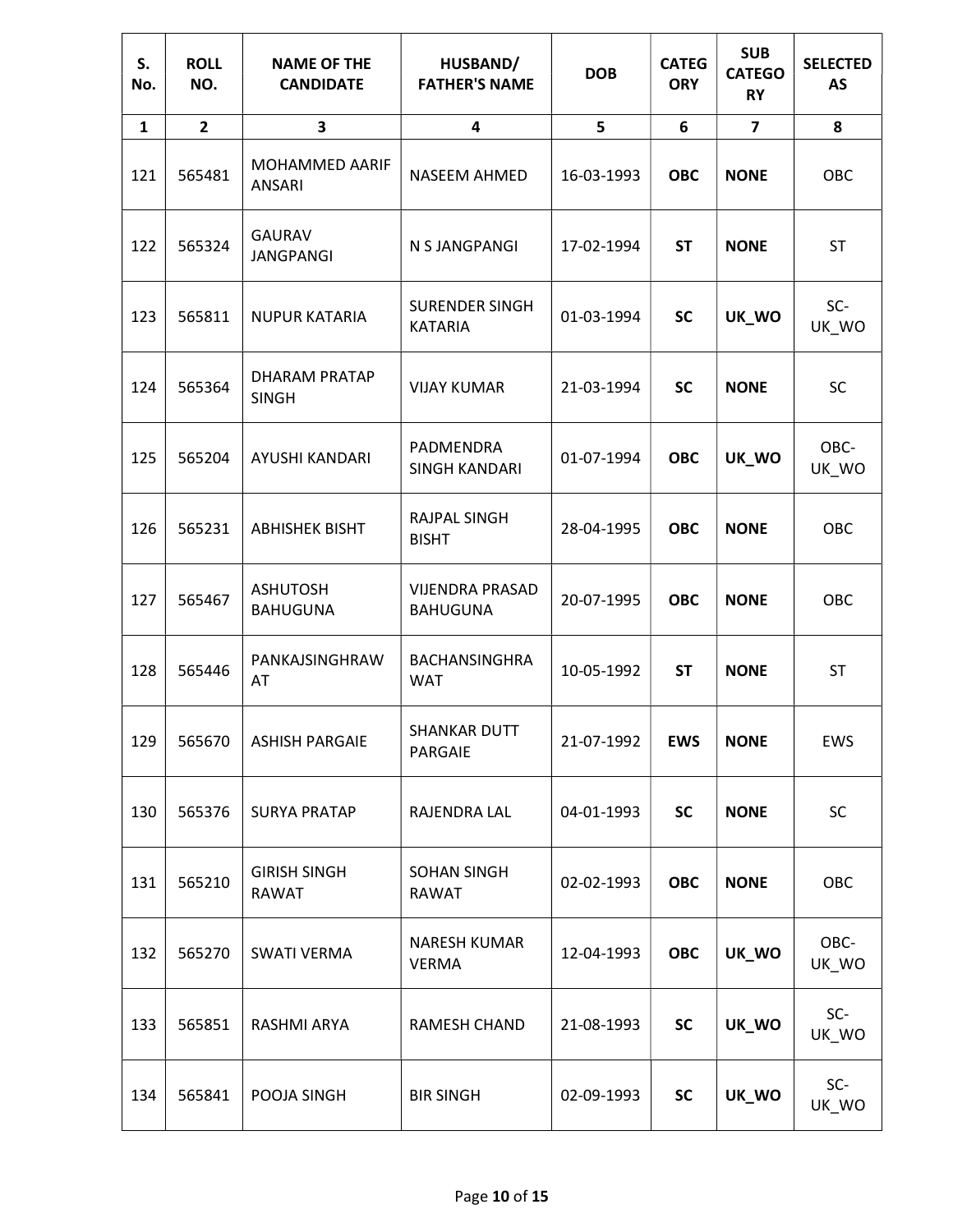| S.<br>No.    | <b>ROLL</b><br>NO. | <b>NAME OF THE</b><br><b>CANDIDATE</b>   | HUSBAND/<br><b>FATHER'S NAME</b>    | <b>DOB</b> | <b>CATEG</b><br><b>ORY</b> | <b>SUB</b><br><b>CATEGO</b><br><b>RY</b> | <b>SELECTED</b><br><b>AS</b> |
|--------------|--------------------|------------------------------------------|-------------------------------------|------------|----------------------------|------------------------------------------|------------------------------|
| $\mathbf{1}$ | $\overline{2}$     | 3                                        | 4                                   | 5          | 6                          | $\overline{\mathbf{z}}$                  | 8                            |
| 135          | 565528             | <b>SUGANDHA SHAH</b>                     | SATISH CHANDRA<br><b>SHAH</b>       | 27-03-1994 | <b>SC</b>                  | UK_WO                                    | SC-<br>UK_WO                 |
| 136          | 565332             | RAJA PRASAD                              | <b>BISHAN LAL</b>                   | 07-11-1994 | <b>SC</b>                  | <b>NONE</b>                              | <b>SC</b>                    |
| 137          | 565894             | RAHUL TAMTA                              | <b>MOHAN CHANDRA</b>                | 30-05-1995 | <b>SC</b>                  | <b>NONE</b>                              | <b>SC</b>                    |
| 138          | 565463             | <b>ANKITA KUMARI</b>                     | PREM SAGAR                          | 20-10-1995 | <b>SC</b>                  | UK_WO                                    | SC-<br>UK_WO                 |
| 139          | 565531             | SHIPRA CHANDRA                           | <b>VIDHYA SAGAR</b>                 | 09-12-1995 | <b>SC</b>                  | UK_WO                                    | SC-<br>UK_WO                 |
| 140          | 565788             | <b>BHAWNA</b><br><b>CHOUDHARY</b>        | <b>SURENDRA PAL</b><br><b>SINGH</b> | 15-07-1988 | <b>SC</b>                  | UK_WO                                    | SC-<br>UK_WO                 |
| 141          | 565113             | <b>BRIJESH KISHOR</b><br><b>GHATIYAL</b> | <b>BALRAM GHATIYAL</b>              | 25-11-1988 | <b>SC</b>                  | <b>NONE</b>                              | <b>SC</b>                    |
| 142          | 565347             | SANDEEP KUMAR                            | <b>SURESH PRASAD</b>                | 02-10-1989 | <b>OBC</b>                 | <b>NONE</b>                              | OBC                          |
| 143          | 565534             | CHANDRASHEKHAR<br><b>SINGH BORA</b>      | <b>BHADUR SINGH</b><br><b>BORA</b>  | 02-01-1990 | <b>EWS</b>                 | <b>NONE</b>                              | EWS                          |
| 144          | 565772             | <b>KANCHAN ARYA</b>                      | RAJENDRA RAM<br>ARYA                | 13-09-1990 | <b>SC</b>                  | UK_WO                                    | SC-<br>UK_WO                 |
| 145          | 565385             | PALLAVI VERMA                            | MEWA LAL VERMA                      | 09-02-1994 | <b>OBC</b>                 | UK_WO                                    | OBC-<br>UK_WO                |
| 146          | 565880             | <b>RISHABH</b>                           | <b>MANOJ KUMAR</b><br>PAL           | 10-10-1994 | <b>OBC</b>                 | <b>NONE</b>                              | OBC                          |
| 147          | 565487             | <b>INDIRA ARYA</b>                       | ALMI RAM ARYA                       | 06-04-1995 | <b>SC</b>                  | UK_WO                                    | SC-<br>UK_WO                 |
| 148          | 565879             | SURBHI KHETWAL                           | CHANDRADEEP<br><b>KHETWAL</b>       | 01-05-1996 | SC                         | UK_WO                                    | SC                           |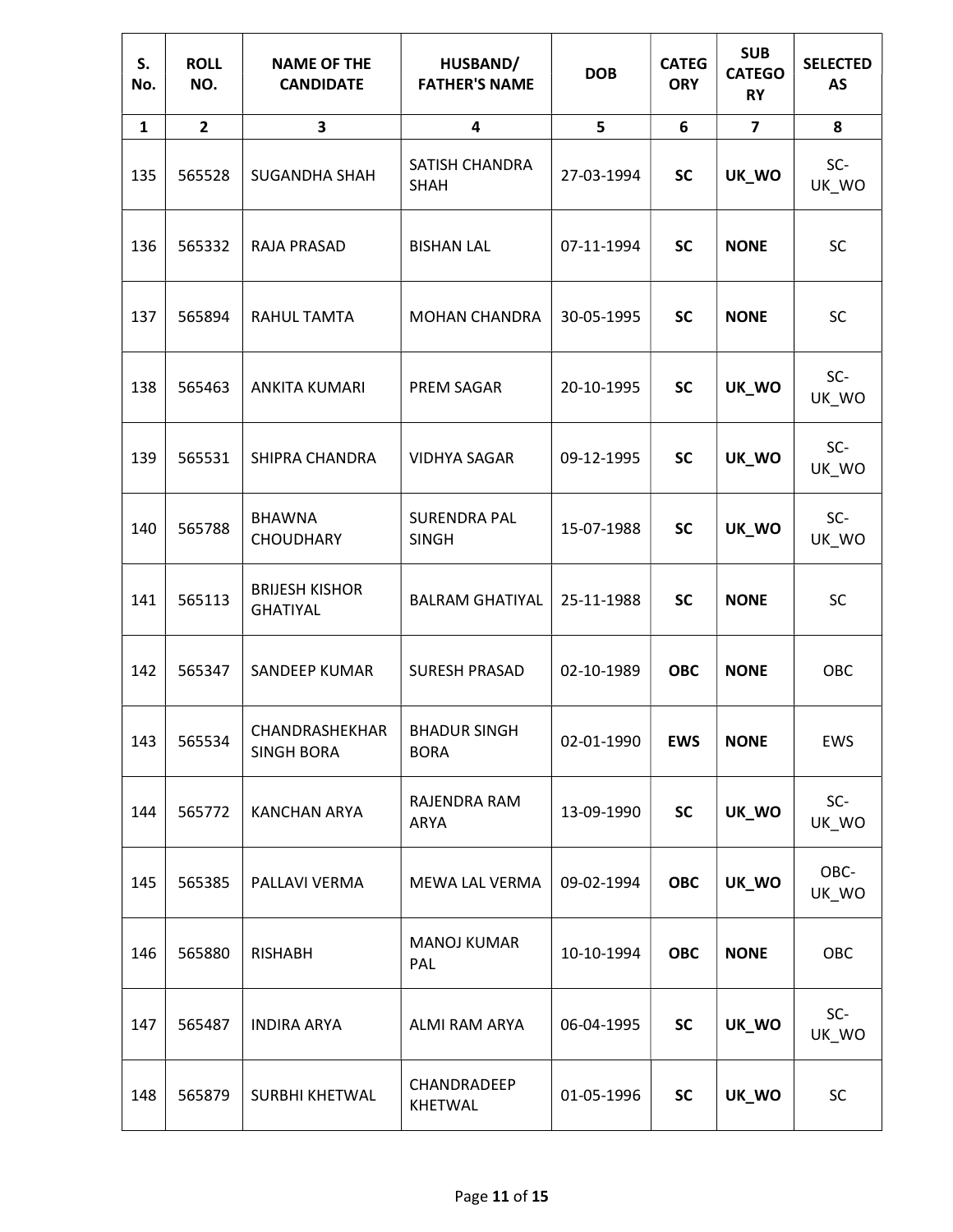| S.<br>No.    | <b>ROLL</b><br>NO. | <b>NAME OF THE</b><br><b>CANDIDATE</b> | HUSBAND/<br><b>FATHER'S NAME</b>   | <b>DOB</b> | <b>CATEG</b><br><b>ORY</b> | <b>SUB</b><br><b>CATEGO</b><br><b>RY</b> | <b>SELECTED</b><br>AS |
|--------------|--------------------|----------------------------------------|------------------------------------|------------|----------------------------|------------------------------------------|-----------------------|
| $\mathbf{1}$ | $\overline{2}$     | 3                                      | 4                                  | 5          | 6                          | $\overline{\mathbf{z}}$                  | 8                     |
| 149          | 565863             | ANAMIKA SHAH                           | <b>SURESH SHAH</b>                 | 06-05-1996 | <b>SC</b>                  | UK_WO                                    | SC-<br>UK_WO          |
| 150          | 565165             | <b>BHUWAN CHANDRA</b>                  | <b>KUNWAR SINGH</b>                | 12-04-1987 | <b>SC</b>                  | <b>NONE</b>                              | <b>SC</b>             |
| 151          | 565460             | PRAGATI RAWAT                          | RAJENDRA SINGH<br><b>RAWAT</b>     | 25-04-1995 | <b>ST</b>                  | UK_WO                                    | <b>ST</b>             |
| 152          | 565497             | <b>JISHAN ALI</b>                      | <b>NUR ALI</b>                     | 15-09-1989 | <b>OBC</b>                 | <b>NONE</b>                              | OBC                   |
| 153          | 565379             | ANURADHA KAPIL                         | RISHIPAL SINGH                     | 01-04-1993 | <b>SC</b>                  | UK_WO                                    | SC-<br>UK_WO          |
| 154          | 565340             | <b>GAURAV KUMAR</b>                    | <b>NAVEEN CHANDRA</b>              | 21-02-1994 | <b>SC</b>                  | <b>NONE</b>                              | <b>SC</b>             |
| 155          | 565327             | MUKESH VERMA                           | <b>DIWAN SINGH</b><br><b>VERMA</b> | 03-10-1994 | <b>ST</b>                  | <b>NONE</b>                              | ST                    |
| 156          | 565490             | <b>GAURAV KUMAR</b>                    | <b>DEVENDRA</b><br><b>KUMAR</b>    | 05-12-1996 | <b>OBC</b>                 | <b>NONE</b>                              | OBC                   |
| 157          | 565676             | RAVINDRA SINGH                         | <b>MADAN SINGH</b><br>CHAUHAN      | 31-01-1985 | <b>ST</b>                  | <b>NONE</b>                              | <b>ST</b>             |
| 158          | 565485             | <b>REENA YADAV</b>                     | KULDEEP SINGH<br>YADAV             | 27-01-1989 | <b>OBC</b>                 | UK_WO                                    | OBC-<br>UK_WO         |
| 159          | 565764             | SHUBHAM MUYAL                          | <b>VINOD KUMAR</b><br>MUYAL        | 06-05-1994 | <b>SC</b>                  | <b>NONE</b>                              | <b>SC</b>             |
| 160          | 565196             | <b>ANAM MAHRVISH</b>                   | <b>DILSHAD</b>                     | 26-06-1994 | <b>OBC</b>                 | UK_WO                                    | OBC-<br>UK_WO         |
| 161          | 565415             | MUSTAKEEM                              | <b>BASHIR AHMAD</b>                | 02-03-1986 | <b>OBC</b>                 | <b>NONE</b>                              | OBC                   |
| 162          | 565600             | RICHA RANI                             | SHOBHA RAM                         | 24-04-1989 | <b>SC</b>                  | <b>NONE</b>                              | SC                    |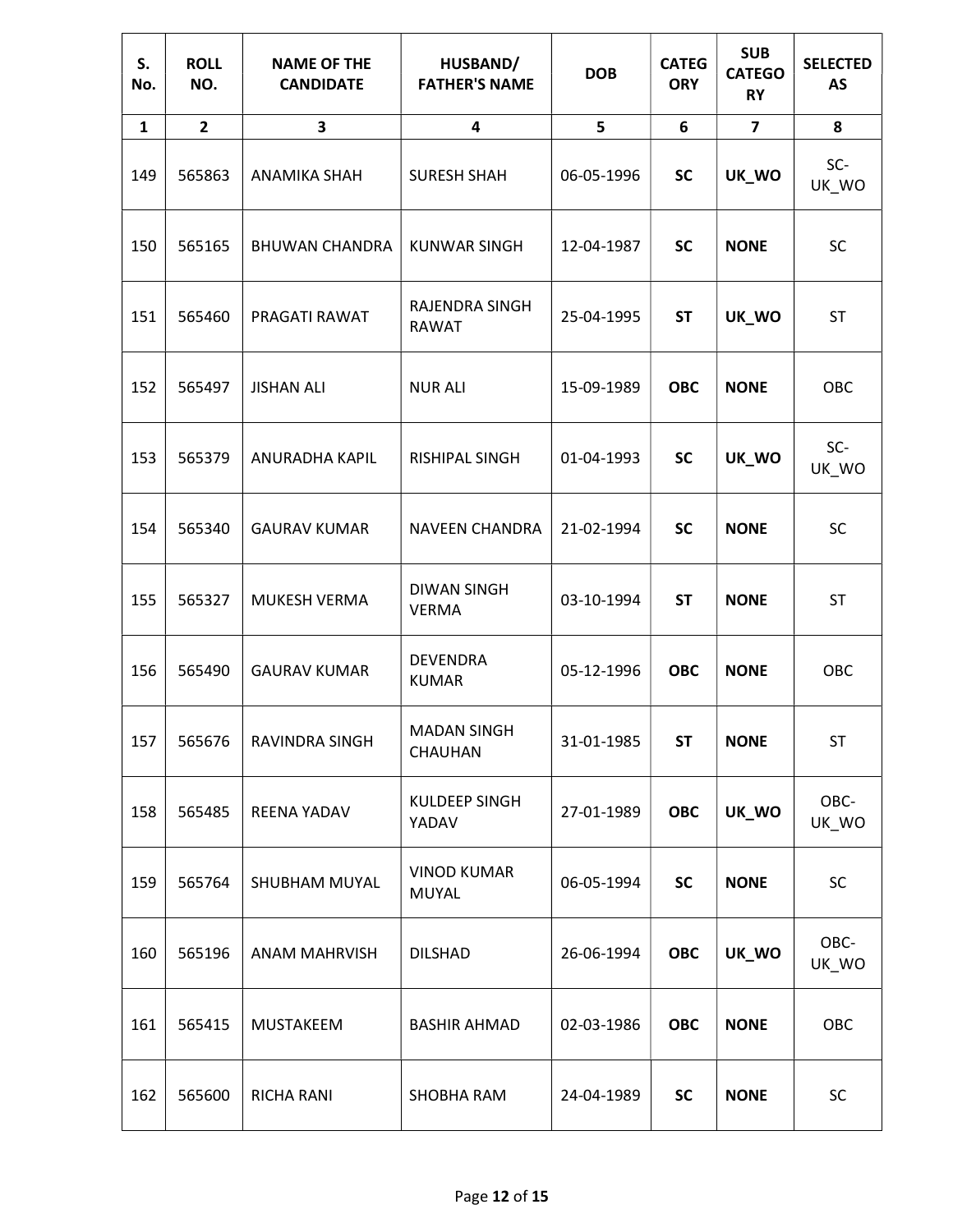| S.<br>No.    | <b>ROLL</b><br>NO. | <b>NAME OF THE</b><br><b>CANDIDATE</b> | HUSBAND/<br><b>FATHER'S NAME</b>          | <b>DOB</b> | <b>CATEG</b><br><b>ORY</b> | <b>SUB</b><br><b>CATEGO</b><br><b>RY</b> | <b>SELECTED</b><br><b>AS</b> |
|--------------|--------------------|----------------------------------------|-------------------------------------------|------------|----------------------------|------------------------------------------|------------------------------|
| $\mathbf{1}$ | $\overline{2}$     | 3                                      | 4                                         | 5          | 6                          | $\overline{\mathbf{z}}$                  | 8                            |
| 163          | 565206             | MOHD IRSHAD<br><b>HUSSAIN SAIFI</b>    | <b>MOHD ILYAS</b><br><b>HUSSAIN SAIFI</b> | 20-08-1989 | <b>OBC</b>                 | <b>NONE</b>                              | OBC                          |
| 164          | 565525             | YAMINI SINGH                           | DHOOM SINGH                               | 16-12-1990 | <b>SC</b>                  | UK_WO                                    | SC-<br>UK_WO                 |
| 165          | 565128             | <b>MANEESH BHATT</b>                   | MADHAWA NAND<br><b>BHATT</b>              | 09-03-1991 | <b>OBC</b>                 | <b>NONE</b>                              | OBC                          |
| 166          | 565235             | SHREYA SAGAR                           | <b>VIDYA SAGAR</b>                        | 19-10-1991 | <b>SC</b>                  | UK_WO                                    | SC-<br>UK_WO                 |
| 167          | 565556             | SRISHTI BHARTI                         | <b>SURENDRA LAL</b>                       | 28-06-1994 | <b>SC</b>                  | UK_WO                                    | SC-<br>UK_WO                 |
| 168          | 565857             | PRADEEP SINGH                          | <b>LAL SINGH</b>                          | 10-11-1994 | <b>SC</b>                  | <b>NONE</b>                              | SC                           |
| 169          | 565865             | NAVODITA RUPALI                        | <b>ASHOK KUMAR</b>                        | 05-06-1995 | <b>SC</b>                  | UK_WO                                    | SC-<br>UK_WO                 |
| 170          | 565861             | <b>SHIVANI SINGH</b>                   | <b>VIJAY KUMAR</b>                        | 28-06-1995 | <b>SC</b>                  | UK_WO                                    | SC-<br>UK_WO                 |
| 171          | 565578             | <b>SHILPI</b>                          | VIJAYPAL                                  | 07-03-1990 | <b>SC</b>                  | UK_WO                                    | SC-<br>UK_WO                 |
| 172          | 565876             | <b>KRISHNA SINGH</b>                   | <b>JAI SINGH</b>                          | 15-07-1991 | <b>OBC</b>                 | <b>NONE</b>                              | OBC                          |
| 173          | 565526             | SHIWANI CHANDRA                        | SATISH CHANDRA                            | 29-06-1994 | <b>SC</b>                  | UK_WO                                    | SC-<br>UK_WO                 |
| 174          | 565386             | <b>MAMATA RANA</b>                     | <b>NARAYAN SINGH</b><br><b>RANA</b>       | 30-06-1984 | <b>ST</b>                  | UK_WO<br>/ PH                            | ST-PH                        |
| 175          | 565588             | <b>ANSHUL SIROHI</b>                   | RAJKUMAR SIROHI                           | 27-07-1986 | <b>OBC</b>                 | <b>NONE</b>                              | OBC                          |
| 176          | 565553             | YOGENDRA SINGH                         | SURENDRA SINGH<br><b>BISHT</b>            | 13-05-1991 | <b>OBC</b>                 | <b>NONE</b>                              | OBC                          |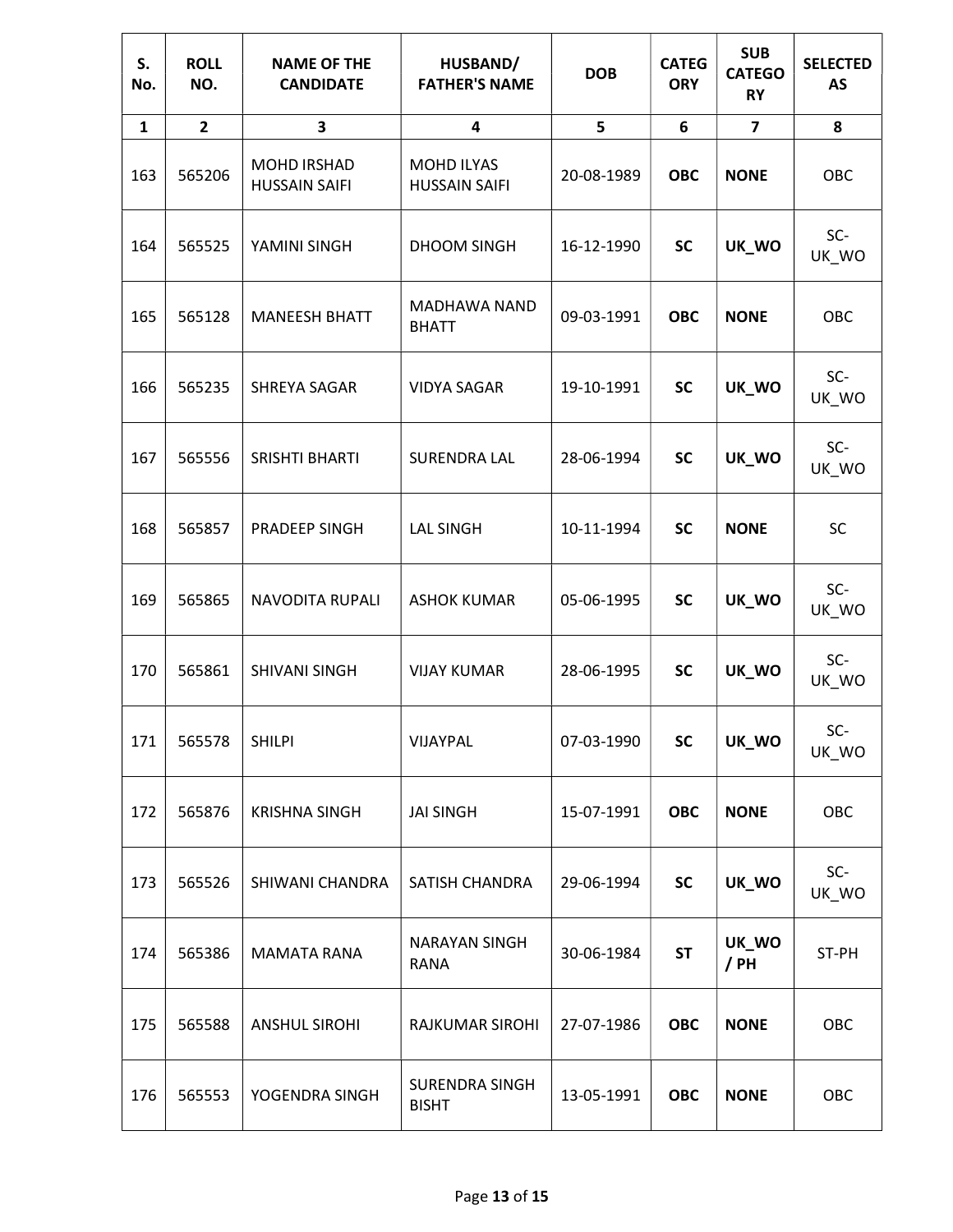| S.<br>No.    | <b>ROLL</b><br>NO. | <b>NAME OF THE</b><br><b>CANDIDATE</b> | HUSBAND/<br><b>FATHER'S NAME</b>        | <b>DOB</b> | <b>CATEG</b><br><b>ORY</b> | <b>SUB</b><br><b>CATEGO</b><br><b>RY</b> | <b>SELECTED</b><br><b>AS</b> |
|--------------|--------------------|----------------------------------------|-----------------------------------------|------------|----------------------------|------------------------------------------|------------------------------|
| $\mathbf{1}$ | $\overline{2}$     | 3                                      | 4                                       | 5          | 6                          | $\overline{7}$                           | 8                            |
| 177          | 565482             | <b>SHALINI SINGH</b>                   | <b>MAHENDRA SINGH</b>                   | 13-02-1992 | <b>SC</b>                  | UK_WO                                    | SC-<br>UK_WO                 |
| 178          | 565353             | <b>ANKUR SINGH</b>                     | <b>SURENDRA SINGH</b>                   | 08-07-1992 | <b>SC</b>                  | <b>NONE</b>                              | <b>SC</b>                    |
| 179          | 565238             | <b>VIPUL SHANKAR</b>                   | <b>GAURI SHANKAR</b>                    | 05-04-1994 | <b>SC</b>                  | <b>NONE</b>                              | <b>SC</b>                    |
| 180          | 565181             | <b>JANE ALAM</b>                       | <b>MOHD AYUB</b>                        | 11-05-1987 | <b>OBC</b>                 | <b>NONE</b>                              | OBC                          |
| 181          | 565607             | <b>MASROOF ALI</b>                     | MAHFOOZ ALI                             | 05-04-1991 | <b>OBC</b>                 | <b>NONE</b>                              | OBC                          |
| 182          | 565237             | SAURABH PANGTEY                        | <b>DEVRAJ PANGTEY</b>                   | 15-08-1992 | <b>ST</b>                  | <b>NONE</b>                              | ST                           |
| 183          | 565564             | PRADEEP SINGH                          | <b>HUKUM SINGH</b>                      | 12-08-1993 | <b>EWS</b>                 | <b>NONE</b>                              | <b>EWS</b>                   |
| 184          | 565592             | PUSHPENDRA<br><b>KUMAR SAINI</b>       | <b>ASHOK KUMAR</b><br>SAINI             | 07-04-1992 | <b>OBC</b>                 | <b>NONE</b>                              | OBC                          |
| 185          | 565311             | <b>AZAD SINGH</b>                      | <b>TILAK RAM</b>                        | 26-01-1981 | <b>SC</b>                  | <b>NONE</b>                              | <b>SC</b>                    |
| 186          | 565868             | <b>HARDEV SINGH</b><br>PANWAR          | <b>SHOORVEER</b><br><b>SINGH PANWAR</b> | 13-08-1988 | <b>OBC</b>                 | <b>NONE</b>                              | OBC                          |
| 187          | 565300             | <b>MOHD IMRAN</b><br>ALAM              | <b>MOHD HANEEF</b>                      | 04-01-1989 | <b>Unres</b><br>erved      | PH                                       | UR-PH                        |
| 188          | 565494             | MUKESH KUMAR                           | <b>MOHAN SINGH</b><br><b>MAURYA</b>     | 01-07-1989 | <b>OBC</b>                 | <b>NONE</b>                              | OBC                          |
| 189          | 565888             | SAURABH PRAKASH<br><b>SINGH</b>        | <b>ASHOK KUMAR</b>                      | 18-02-1990 | <b>SC</b>                  | <b>NONE</b>                              | <b>SC</b>                    |
| 190          | 565476             | <b>SHADAB SIDDIQUI</b>                 | AYAZUDDIN<br>SIDDIQUI                   | 19-12-1993 | <b>OBC</b>                 | <b>NONE</b>                              | OBC                          |